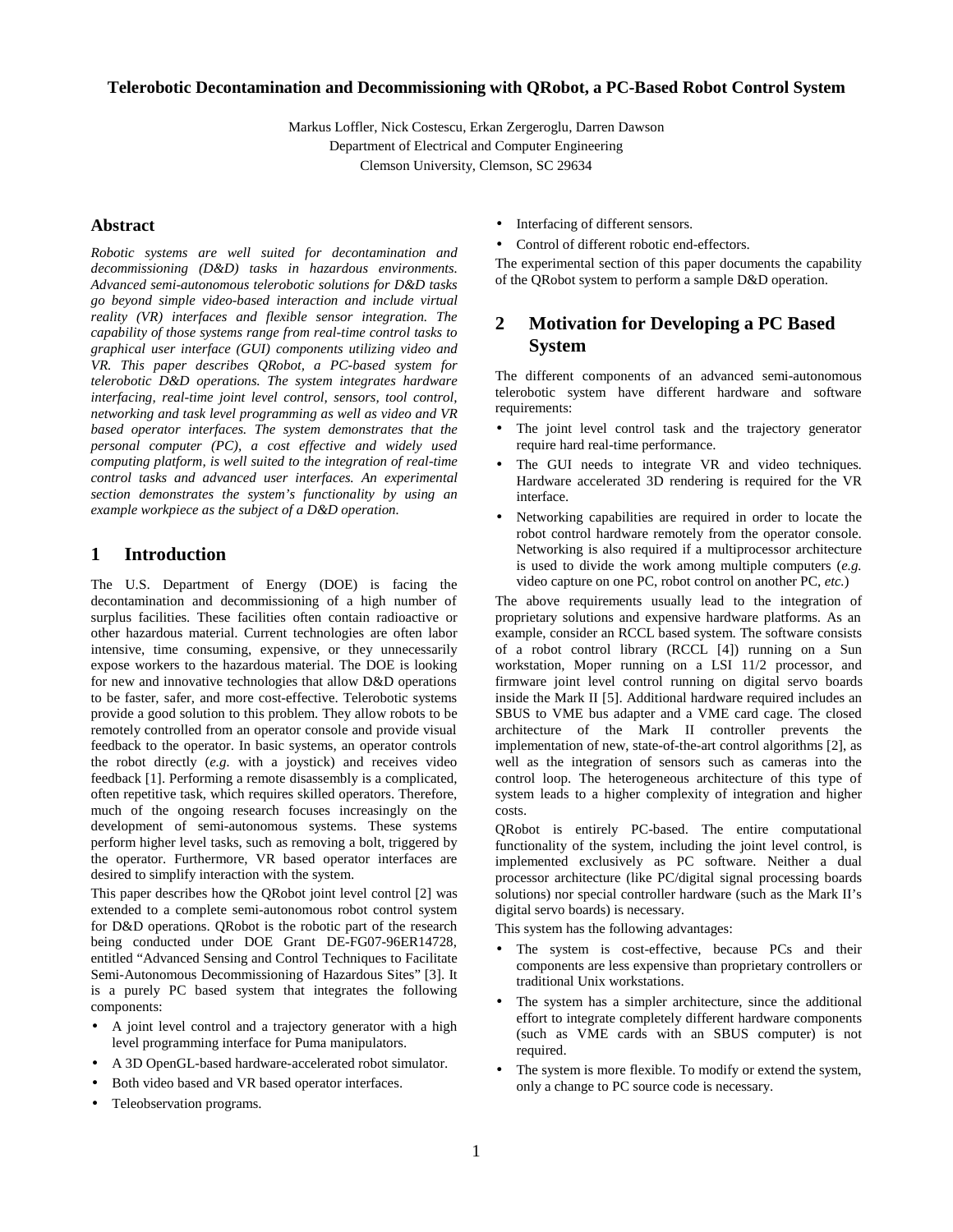The PC is a widely known and technically advancing technology. Many powerful software packages as well as a great variety of interface boards are available for the PC.

There are two developments that allow a PC based system to fulfill the different hardware and software requirements stated above. First, the advent of high-speed PC CPUs provides computing power similar to or exceeding Unix workstations or special purpose computers such as DSP boards [6]. Second, hard real-time PC operating systems (OSs) are able to execute realtime tasks (such as joint level control and trajectory generation) as well as non real-time tasks (such as GUIs) on one CPU [7].

### **3 Overview of the Disassembly System**

Figures 1, 2 and 3 show the software and hardware components that are distributed across three PCs. The *VR Operator Interface PC* runs Windows NT, while the *Robot Control PC* and the *WebCam PC* run QNX, a real-time OS. The *VR Operator Interface* and the *Robot Simulator* are integrated into one Windows NT program. The *Video Operator Interface* contains the actual disassembly program and communicates with the VR Operator Interface over Internet Domain TCP/IP sockets.

The *Disassembly Program* issues high level commands to *ARCL*, a robot control library that serves as the programming interface and as the trajectory generator. ARCL generates a stream of setpoints that are fed into the *Joint Level Control*. *Observation Windows* provide visual feedback of the D&D operation. They show a continuously updated image from one of the video cameras. Multiple observation windows can be used with different video cameras. The *WebCam System* allows video feedback over the World Wide Web by using a standard web browser. The camera, the pan/tilt unit (PTU) and the zoom lens of the WebCam System are also accessible from the observation windows running on the Robot Control PC. Special programs, called *Hardware Servers*, are responsible for accessing the PC boards (*e.g.* PTU server, MultiQ server, *etc.*) *Control Servers* implement control algorithms (*e.g.* zoom lens control, robot joint level control.) Applications use *Clients* to communicate with servers.



**Figure 1. The VR Operator Interface PC** 

Different PC boards are used in the system: Quanser's MultiQ board and ServoToGo's S8 board for digital and analog I/O, the Imagenation PXC200 and Matrox Meteor frame grabbers for video capturing, and a custom board for interfacing the force/torque (F/T) sensor. The main hardware component is a *Puma 560 Manipulator.* A hardware retrofit interfaces the encoders and potentiometers of the Puma and the power amplifiers of the Mark II directly to an I/O board. The *F/T Sensor* and the *Toolchanger* are mounted on the Puma's wrist. A tool rack provides three tools for the disassembly: a *Gripper*, an *Air Motor* for bolt removal, and a *Laser Diode* to simulate torch cuts. The vision system consists of two cameras. The first, called the *Overhead Camera*, is mounted directly over the Puma's workspace and is connected to the Robot Control PC (Figure 2.)

The second camera, called the *WebCam*, is mounted on a PTU, equipped with a zoom lens, and is connected to the WebCam PC (Figure 3.)



**Figure 2. The Robot Control PC** 



**Figure 3. The WebCam PC**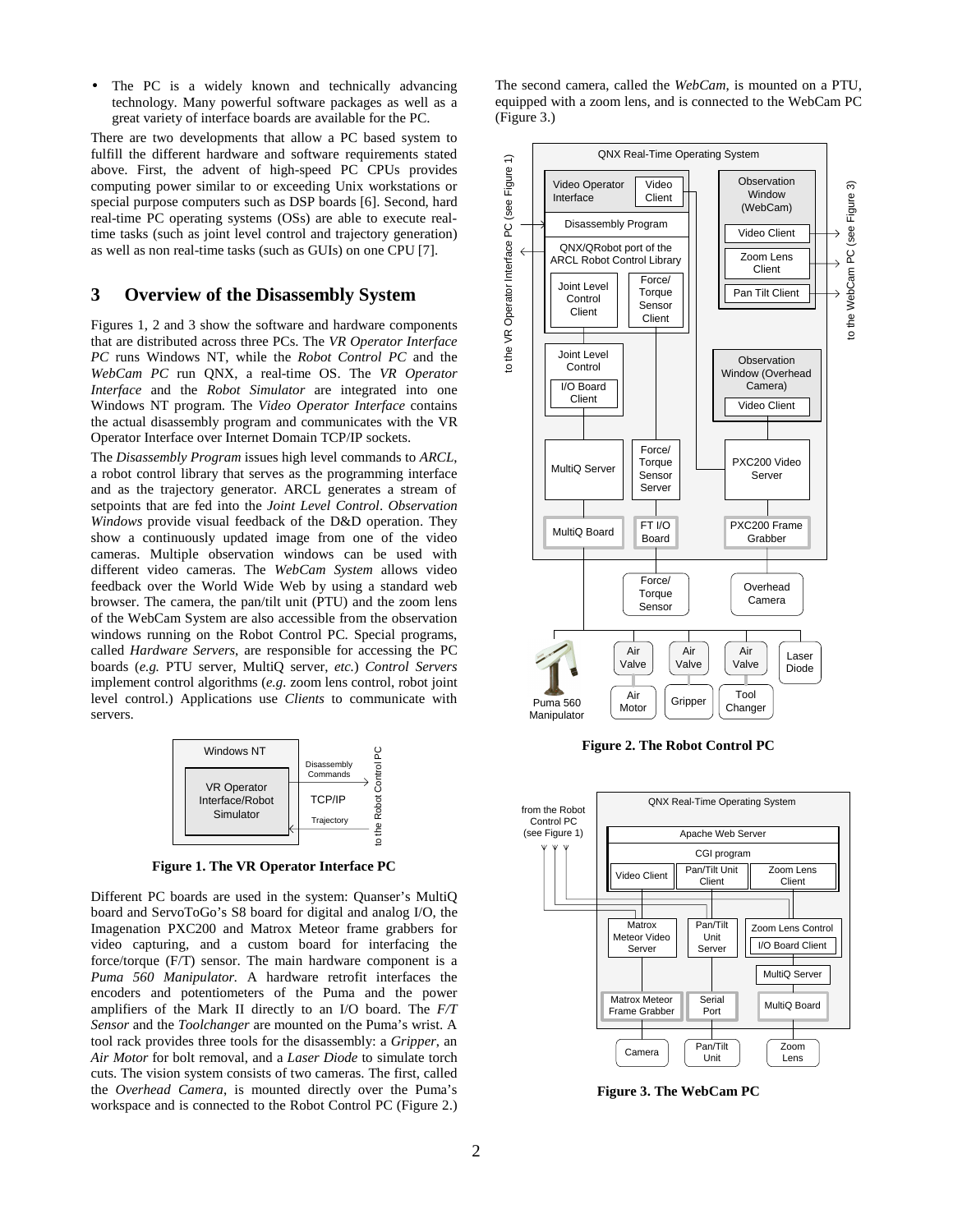## **4 Hardware Components**

#### **4.1 The Puma 560 Retrofit**

The standard controller for Puma manipulators is the VAL-II based Unimation Mark II. Six MC6503 based digital servo boards perform the joint level control [5, 8]. Implementing the control as a PC program allows the development of arbitrary user-defined joint level controls and the integration of sensor information into the control loop. To achieve this, a retrofit of the Mark II hardware is necessary.

The hardware retrofit directly interfaces the encoders and potentiometers of the Puma and the power amplifiers of the Mark II directly to an PC I/O board. The TRC boards (TRC004, TRC006 and the TRC041 card cable set), produced by Trident Robotics and Research Inc. [9], were initially used for this purpose [2]. The TRC boards provide a simple but proprietary solution. That is, the user is dependent on one source of hardware and software – Trident Robotics Research. In order to make the system more flexible and less dependant on one vendor's hardware, the next step was to replace the TRC boards with generic interface boards. Quanser Consulting's MultiQ board [10] was selected to replace the TRC004 and TRC006 boards. It was necessary to develop an additional simple interface board to connect the MultiQ board to the amplifier circuits of the Mark II. This interface board contains preamplifiers and filtering circuitry for the noisy potentiometer readings. The TRC041 cable card set was replaced by an inhouse developed cable card set.

The MultiQ boards do not support latching of digital inputs, a feature that the TRC004 board provides for use with the Puma 560 encoder index pulses, required during the robot calibration procedure. To solve this problem, the MultiQ hardware server simulates the latching in software.

To demonstrate that the architecture is flexible enough to easily accommodate other motion control interface boards, another Mark II controller was retrofitted with a ServoToGo (STG) S8 interface board instead of a MultiQ board. A problem occurred when using the encoders: the encoder channels of the MultiQ board operate in the reverse direction than those of the STG board. To compensate, the encoder values are reversed in the STG hardware server.

#### **4.2 End-Effector Hardware**

The D&D tasks require various tools and sensors. To accommodate these tasks, an ATI Industrial Automation Gamma 30/100 F/T sensor is mounted at the end of the robot arm. The FT sensor is interfaced to the PC via an ISA bus controller board.

The toolchanger is mounted on the FT sensor. It is a Light 5 Robotic Tool Changer, also from ATI. It contains 10 electric and 6 pneumatic pass-through ports, for electrical and pneumatic connections on the end-effector. The custom-built tool rack provides space for three tools.

- An MMR-002 air motor, from Micro-Motor Inc., is used for bolt removal. A Gator Grip socket tool is mounted on the end of the air motor. The Gator Grip is a universal socket that automatically adjusts to varying bolt sizes, allowing bolt removal operations to proceed even with several millimeters of positioning error.
- A standard pneumatic gripper is used to remove stuck bolts and the motor end cap.

• A laser diode is used to simulate a cutting torch.

Electrically controlled air valves actuate the tool changer, the gripper and the air motor. Digital output lines of the MultiQ board control all tools.

#### **4.3 Observation System**

The observation system consists of two Pulnix TMC-7 cameras. One is connected to a Matrox Meteor PCI bus frame grabber, the other uses an Imagenation PXC200 PCI bus frame grabber. One camera is mounted in a fixed direction above the workspace. The other camera is mounted on a Directed Perception PTU, model PTU-46-17.5. The PTU is connected to the PTU controller (a micro controller based constant acceleration open loop control), which is in turn connected to the PC via an RS232 serial port. The PTU mounted camera also uses a zoom lens. The motors and potentiometers of the zoom lens are connected to a custom interface board (containing amplifiers and voltage dividers), which is then connected to a MultiQ for A/D and D/A.

### **5 Software Components**

### **5.1 The Multitasking and Communication Architecture**

The system's functionality is split into many cooperating tasks. For these tasks to work seamlessly together, the OS must fulfill certain requirements. It must provide priority based deterministic CPU scheduling to ensure that high priority real-time tasks (*e.g.* the joint level control) are not delayed by low priority non realtime tasks (*e.g.* GUIs). It also must provide robust interprocess communication (IPC) mechanisms so that the cooperating tasks can synchronize and communicate.

The real-time microkernel based OS QNX, developed by QSSL [11], meets all of these requirements. Unlike real-time extensions such as RT-Linux or Hyperkernel for Windows NT, QNX is a true microkernel real-time OS. One benefit of this is that the whole spectrum of OS functions, including file access and networking, can be used in real-time tasks.

*Client/Server Architecture.* The system utilizes two types of servers. Hardware servers are used to access hardware. Control servers implement a control algorithm. Both types of servers are separate programs that usually cycle at a fixed rate. To exchange data with a server (*e.g.* to send setpoints to a control server or to read analog inputs from a hardware server), a program is linked with the appropriate client library. The client library uses shared memory or message passing to communicate with the server.

Message passing is a QNX IPC mechanism that is very flexible because it is network transparent. This means that the same client code will work with a server whether it is located on the same PC or a remote PC. For example, the video client located on the Robot Control PC can connect to the video server of the overhead camera, also running on the Robot Control PC. Alternately, it can connect to the WebCam Video Server, which is running on the WebCam PC. This mechanism allows great flexibility in distributing the resources of the system.

Another advantage of the client/server concept is that multiple clients can use the same server. In this way, resources can be accessed from multiple tasks. For example, the video clients of the operator interface, the observation windows and the WebCam can all use the overhead camera video server simultaneously. Since QNX message passing provides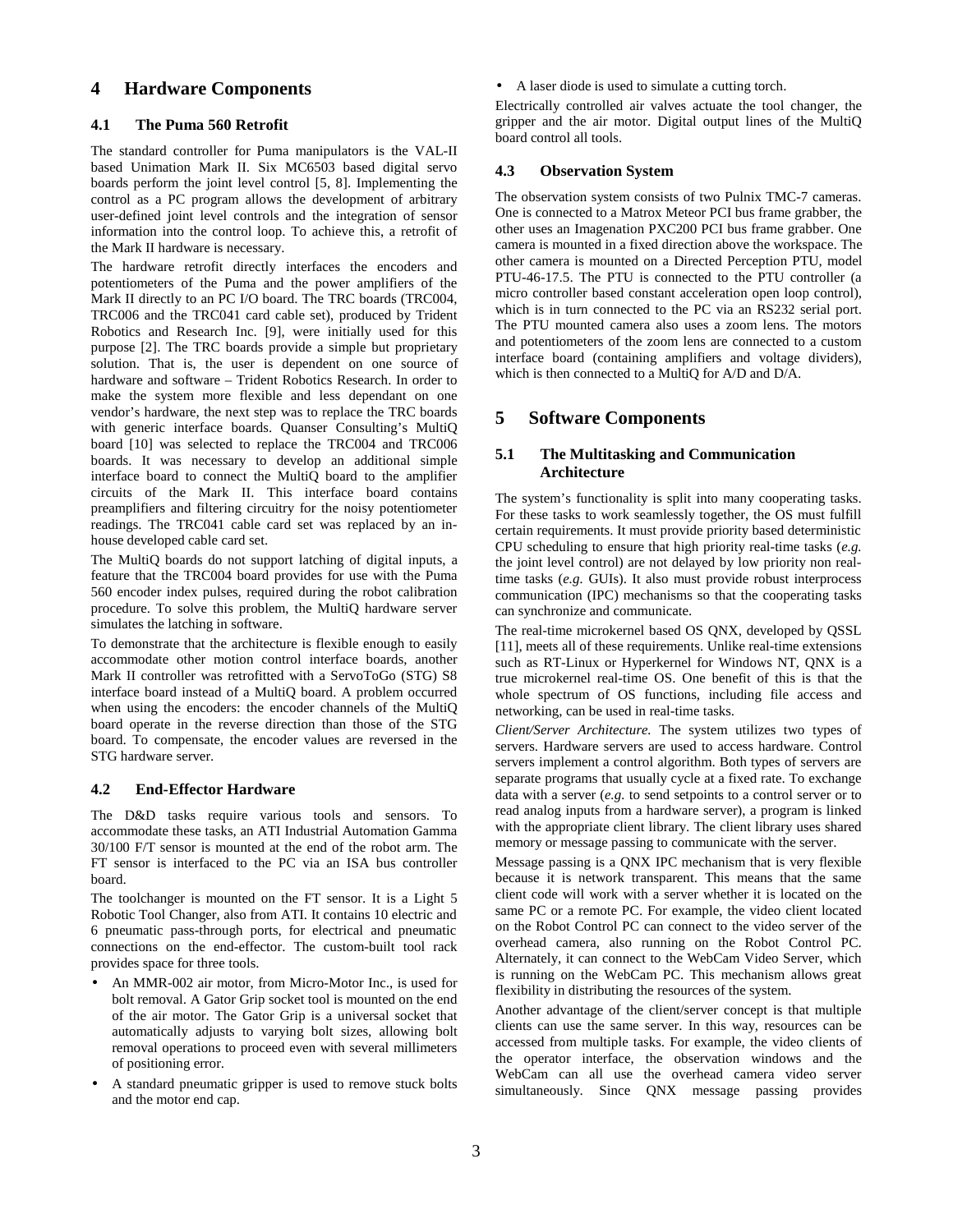synchronization implicitly, concurrent requests are automatically serialized.

Finally, the interface between client and server adds a level of abstraction to the hardware interfacing. To use different I/O boards different servers are implemented, but the same generic client can be used. The communication protocol between client and server does not change. For a client to use a different I/O board, a different server must be started, but no client code needs to be changed or recompiled.

All clients and servers are written in C++. The MultiQ and the STG S8 server perform digital and analog I/O at a fixed frequency. A generic I/O board client is used to communicate with either of these servers. The Matrox Meteor Server and the Imagenation PXC200 Server capture frames on demand. A generic video client is used to request and receive frames from either server. The F/T sensor server is interfaced to the ISA F/T sensor controller board. It reads the force and torque values continuously and provides them to the F/T client in a shared memory space. The PTU server controls the PTU over the RS232 serial port. It receives messages from the PTU client that contain the desired angles and issues move commands to the controller. The zoom lens server receives the desired zoom factor from the zoom lens client and uses a proportional position control to set the focal length of the lens.

The timer server is a special server. It provides the clock for all other servers, which guarantees synchronous behavior of the different tasks.

### **5.2 Joint Level Control**

The joint level control is implemented as a QNX program. This is a very flexible solution, since the control algorithm can be modified directly by changing and recompiling the control program. The ever-increasing computing power of PCs allows the implementation of more complex control algorithms. In addition, it is now possible to include arbitrary sensor information in the joint level control loop, which allows the implementation of advanced sensor-based control algorithms such as force-based control or direct visual servoing.

The joint level control used in the D&D system was developed using QMotor [6], which is an environment for PC based control program development and implementation. The control program implements a PD controller with static and coulomb friction compensation for all joints and gravity compensation for the second and third joint. Joint velocities are manufactured via a backward difference method and low pass filtered [2]. The joint level control program works as a server and receives the stream of setpoints via message passing from the joint level control client, which is part of the QRobot version of ARCL. The control can be switched to a zero gravity mode. In this mode, the control only compensates for the gravity on the robot links instead of servoing to desired setpoints [12]. The robot can be freely moved by hand in this mode, which is used to teach endeffector positions and orientations with the teachpendant program.

### **5.3 Trajectory Generation and Robot Programming Interface**

To achieve the goal of an entirely PC-based system, a high-level robot control API and trajectory generator package for the PC is required. As there is no such package available for QNX, the quickest solution is a port from a different platform. One of the most sophisticated and well-known high level robot control libraries is RCCL. John Lloyd, one of the developers of RCCL, had unsuccessfully tried to port RCCL to QNX. For this reason, RCCL was not considered for use in this project.

The Advanced Robot Control Library (ARCL), developed by Peter Corke at CSIRO [13][14], provides similar functionality to RCCL, although in a much more limited fashion. ARCL seemed to be more suitable for a QNX port, because its modular architecture separates platform dependent and platform independent parts. ARCL was developed for Unix workstations. Porting ARCL to QNX and integrating it with the QRobot system required significant effort. This effort included making the C source code  $C_{++}$  syntax compliant, debugging the existing ARCL source code, developing the platform specific part of ARCL (called the ARCL machine interface, or AMI), and embedding the ARCL modules into the real-time environment of QNX and the client/server architecture.

The main challenge of porting ARCL was writing the AMI for QNX. The AMI is the platform dependent module that contains functions for multitasking, timing and hardware interfacing of the manipulator. Two problems occurred when developing the AMI for QNX. First, the architecture of the AMI requires that both the trajectory generator task and the user program task share variables. This can be implemented either by using shared memory between these tasks or by using threads. Since ARCL was not designed to take advantage of shared memory, the development of a special memory manager would have been the only solution. Threads, the other approach, are multiple instances of a process that share the same address space. QNX supports threads, but in a limited fashion, and not all library functions are "thread-safe". Tests showed that the thread-based solution, which is much easier to implement than the shared memory manager, was adequate.

Semaphore management posed the other significant problem. QNX semaphores do not behave in accordance with the ARCL specification. This was rectified by modifying the way ARCL uses semaphores. In addition, ARCL expects the OS to destroy all semaphores at program termination, which is not the case with QNX. Consequently, over time, the system runs out of semaphores. To solve this problem, a semaphore manager was added to the AMI to keep track of the semaphores in use and to destroy them as the program terminates.

To integrate ARCL into the QRobot system, the QNX/QRobot AMI was constructed to contain the following functions:

- A joint level control client sends the trajectory to the joint level control server.
- Functionality was added to connect to the robot simulator running on the Windows NT PC. Sockets were used as the communication mechanism. A 100Mbps full-duplex pointto-point Fast Ethernet link proved to be fast enough to ensure that the robot simulator does not fall behind the trajectory generator. The protocol is simple: the data sent contains the stream of setpoints generated by the trajectory generator. There are two modes of operation, test mode and standard mode. Test mode allows running robot control programs with the simulator alone, without accessing hardware. This is useful for debugging robot programs without the risk of damaging the robot. In standard mode, the trajectory is sent to both the robot simulator and to the joint level control, so it is possible to compare the movement of the real robot with the simulator. A communication channel in the other direction, from the robot simulator to ARCL, was added to allow the virtual operator interface (which is part of the robot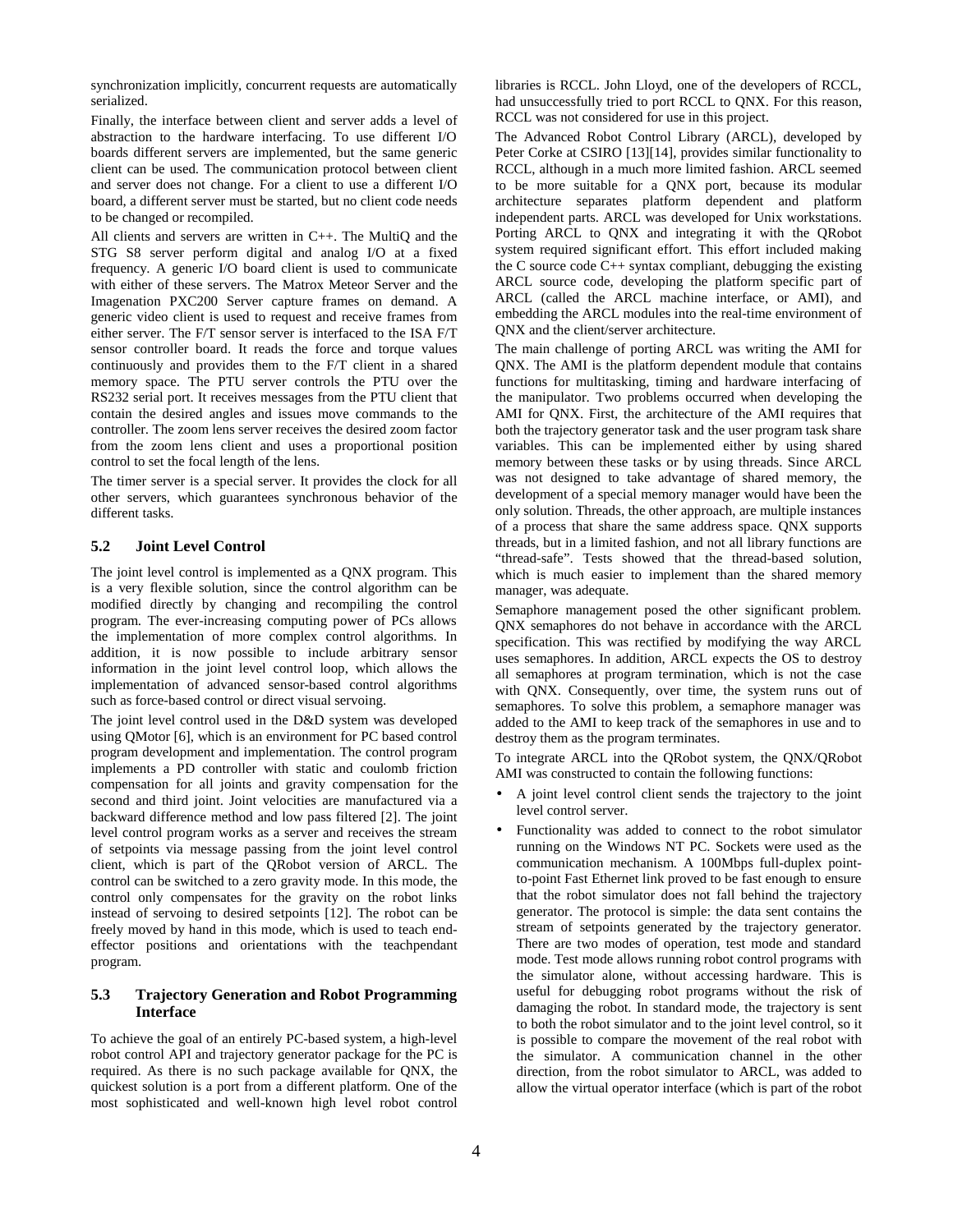simulator) to send disassembly commands to the task level program.

• Force and torque information is used to trigger an emergency stop to minimize damage from collisions between the endeffector and the workspace.

Rather than using ARCL's limited functionality to control tools (there is only a function to control the gripper), a  $C++$  class was developed for each tool. The tool classes use I/O board clients to control the tools.

Although the port of ARCL achieved satisfactory results, it is not an ideal solution. The use of threads is not 100% safe, since not all QNX library functions are "thread-safe", although we never identified any crashes that could be attributed to threads. If a user chooses to use a non thread-safe function in one of his programs, the behavior of the system is undefined.

### **5.4 Robotic Utility Programs**

To facilitate the use and calibration of the D&D system, a set of robot utility programs was developed.

*Teachpendant*: To learn the end-effector positions and orientations used in the D&D operation, a teachpendant program was developed, see Figure 4



**Figure 4. The QRobot Teachpendant** 

The teachpendant uses the zero-gravity mode of the joint level controller, which allows the user to easily push the robot around in the workspace. Once a position and orientation is found, it can be stored under a given name in a position list. It is possible to leave teach mode at any time and move the robot to previously taught positions. The position list can be stored in an ASCII file for later use in the teachpendant, or for use from an ARCL program.

*PotVal*: The PotVal utility performs the initial calibration procedure of the Puma 560 that relates joint potentiometer readings to encoder readings.

*PumaCal*: The PumaCal utility performs encoder calibration after power up of the manipulator. It determines the current position of the robot by using potentiometers and index pulses. This utility is similar to RCCL's pumacal utility [4], but performs the calibration in only a fraction of the time.

#### **5.5 The Disassembly Program**

A motor is used to demonstrate a simple disassembly. The objective is to remove the cap of the motor. Figure 5 shows the steps performed by the system:

- Remove the first bolt. The gator grip is used to unscrew the bolt. Since the bolt usually stays in the housing, the operator has the additional option to remove the unscrewed bolt with the gripper and drop it into a container.
- 2. Remove the second bolt in the same fashion as described in step 1.
- 3. Perform a torch cut. In the experiment, the torch is simulated by a laser diode.
- 4. Remove the cap with the gripper and put it on the table.



**Figure 5. Steps to Disassemble the Motor** 

The disassembly program is written in C++. For each disassembly step, via points are determined with the teachpendant program and saved to a file. The disassembly program reads this file and creates transformations and position equations for each via point. The position equations are the input to the ARCL *move* function calls. Each disassembly step consists of picking up the right tool from the tool rack, performing the operation, and returning the tool to the rack. Some special functions are defined to allow the operator to intervene in case the system fails to complete a step. These functions include manually getting or returning a tool and manually locking or releasing a tool.

#### **5.6 The Operator Programs**

Four operator interface programs offer different control and feedback functions. Observation windows and the video operator interface run on the same PC as the robot control, but at a lower priority. They use Photon, the windowing system for QNX. Photon provides functionality similar to the X Window System and Xt. To accelerate GUI development under Photon, a C++ class library (CPhoton) was developed.

*Observation Windows.* The observation window (see Figure 6) provides live visual feedback from a video camera. When using the WebCam, the observation window offers additional functionality. Clicking in the image centers the PTU about that point. The buttons at the bottom of the window control the WebCam's zoom lens.

It is possible to start multiple observation windows and connect them to the same or different cameras. Since the observation windows use message-passing based client/server communication, the camera servers can be distributed over multiple PCs. The disadvantage of message passing is reduced speed in the image transfer. Depending on the PC's performance, image size, image color depth, network traffic, and the video display driver, the observation window displays 1-5 frames per second.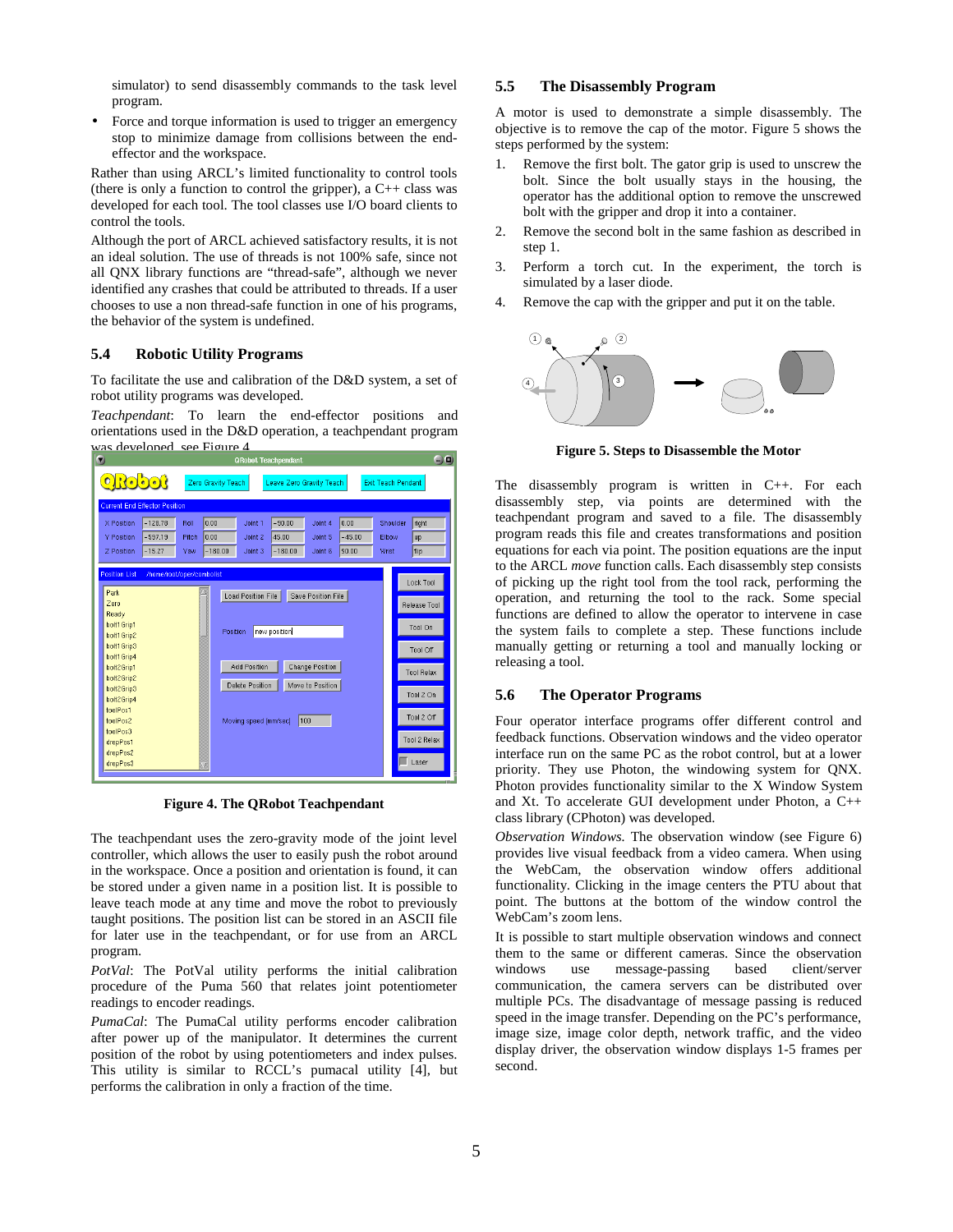

**Figure 6. Observation Window** 

*Web Camera*. The WebCam is a World Wide Web based visual feedback, with similar functionality to the observation windows. The Apache web server starts a CGI program whenever the web page is accessed. The request for the web page contains the desired pan/tilt angles and the desired zoom factor as parameters. The CGI program moves the PTU to the desired position, sets the zoom factor, and captures an image. This image is converted to JPEG format, and a web page is dynamically created to show the image. The client/server architecture allows multiple observation windows and any number of web browsers to request images at the same time. The advantage of the WebCam is the accessibility from any Internet connected computer. The disadvantage is the lack of continuous and fast updates of the image.

*Video Operator Interface*. The video operator interface provides even unskilled operators an easy-to-use interface to control the disassembly tasks. The video image is used to trigger disassembly operations. The operator moves the mouse cursor over a certain part of the motor that he wants to disassemble. The operator interface then displays a pop-up menu with a list of disassembly options. For example, when the operator moves the mouse over the motor end cap, the end cap is highlighted, and a menu pops up with the menu item "Remove Cap" (see Figure 7). After the operator selects an operation, the program begins to perform the task and shows progress information in a dialog. As the disassembly is being performed, the operator is able to supervise the operation in the observation windows. In case the disassembly of a part is unsuccessful, the operation can be repeated.



**Figure 7. Video Operator Interface** 

The image-based selection of disassembly operations is convenient for the operator, but it also requires that the system know where the parts of the object are located in the image. The Image Processing group at Clemson University is investigating the use of advanced image processing and 3D-object virtualization techniques to automatically identify and locate these parts for the disassembly task [3]. This research is not addressed in this paper. To demonstrate the basic concept of the operator interface, the coordinates are manually determined in the current system.

*Virtual Operator Interface/Robot Simulator*. The video operator interface works fine with a workpiece such as the motor and the overhead camera. However, using different camera perspectives or more complex workpieces can result in hidden parts that can not be viewed and selected by the operator. For instance, the front perspective of the motor would not show the second bolt at the back of the motor. VR based operator interfaces overcome this problem. Using a VR interface the operator is able to navigate within the virtual scene and view parts from different angles. The QRobot virtual operator interface is integrated into the robot simulator.



**Figure 8. The Virtual Operator Interface/Robot Simulator** 

Figure 8 shows a screenshot of the robot simulator. Since there are no hardware accelerated 3D graphics libraries available for QNX, the program runs under Windows NT and uses OpenGL, a standard 3D graphics library [15].

The 3D scene consists of two Puma 560 robots, the toolrack and the workpiece. The main window is split into three parts that show the scene from different perspectives. In each sub-window, the operator can navigate by using the mouse, selecting and defining custom viewpoints or selecting the end-effector view. The latter option simulates the view of a camera mounted on the end-effector. The level of detail in the display can be reduced to accelerate the display.

While the disassembly program is running, ARCL forwards the trajectory information to the robot simulator. The VR operator interface requires that the video based operator interface be running, since the video based operator interface is linked to the actual disassembly program. The convenient side effect is that both operator interfaces work hand in hand (*i.e.* the disassembly task can be started from either.)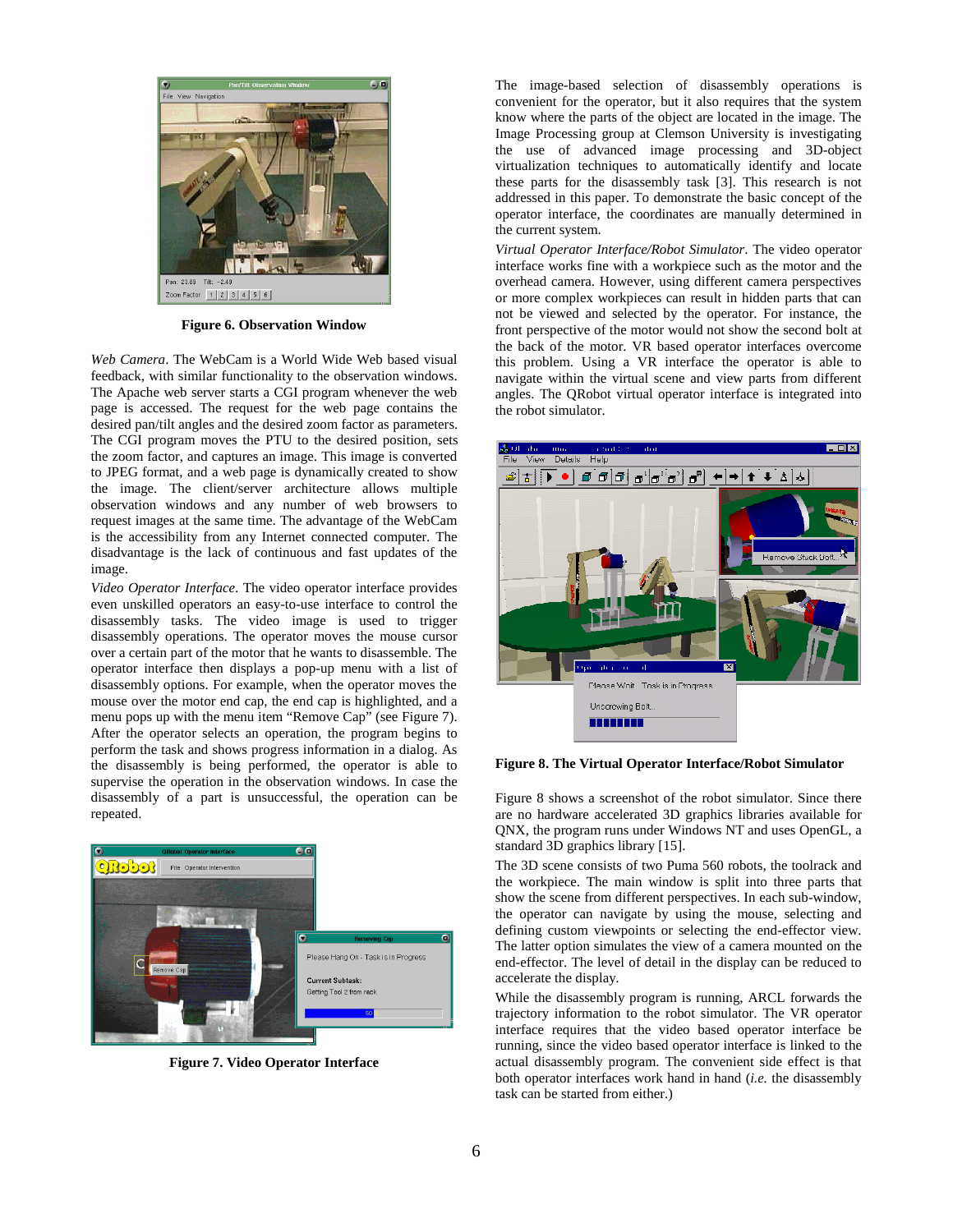A special technique of 3D programming, called object picking, gives the operator functionality similar to the video based operator interface. Moving the mouse cursor over parts of the motor highlights these parts. Clicking on the parts displays menus with disassembly options. Once the operator selects a disassembly option, the software encodes this operation into a command word, and sends it to the video based operator interface, which initiates the operation. This data transport uses the same TCP/IP connection that is used to send the trajectory information. Progress reports are also sent back to update the progress dialog box as shown in Figure 8.

The disadvantage of the current version of the robot simulator/operator interface is that the scene is hard-coded in the simulator. Changing the scene is not trivial and requires extensive programming effort. However, this compromise establishes a working system at this stage of the project.

### **6 Experimental Results**

There are three aspects of the experiment. The first aspect is the reliability of the control system and the mechanical parts. The system was successful in repeating the disassembly multiple times without any problems. The joint level control was capable of precisely moving different tools of different weights. Figure 9 shows the desired position trajectories for links 2 and 3 for the bolt removal task in the top graphs.



**Figure 9. Trajectories and Tracking Errors for the Bolt Removal** 

The middle graphs are the tracking errors. The bottom graphs show the tracking errors for a test run without the bolt actually being present. The actual bolt removal happens from  $t = 20$  sec to  $t = 30$  sec. Comparing the tracking errors in the middle and bottom graphs shows that the effect of the force created by removing the bolt does not affect the control significantly.

The second aspect is the usability and reliability of the system used by an untrained operator. The experiment shows that both video and VR based operator interfaces provide an intuitive way to control the D&D operation. Only a few mouse clicks are necessary to guide the complete disassembly. Problems occur when the operator needs to recover from a system failure or a handling error. Generally, the capabilities of aborting operations and returning to the initial state are limited. Often, the robot, the tools, or workpieces have to be moved back manually to initial positions.

Finally, the most interesting part is the stability of the GUIs and the real-time control programs running together. The system shows high stability in this issue. For example, it is possible to open many observation windows while the D&D task is in progress. The observation windows slow the GUIs down, but they do not negatively impact the control or disassembly tasks.

# **7 Conclusion**

The QRobot system described in this paper demonstrates the feasibility of using a PC for the various tasks required in telerobotic semi-autonomous D&D operations. It was shown how real-time tasks, such as the joint control, can be integrated with non real-time tasks, such as a GUI, on a single costeffective hardware platform. The client/server concept, using a modern real-time OS as its platform, provides a flexible method of communication for these tasks. Priority based scheduling allows complex real-time control programs to coexist with lowpriority GUIs. The operator interfaces and the teleobservation programs provide an easy-to-use telerobotic operator environment.

Future research is motivated by the limitations of the system, which originate in its software components and its architecture. ARCL as a high-level control library is not a satisfactory, robust, general-purpose solution. Although QRobot is entirely PC based, it still uses two OSs: QNX (for all functions except the 3D robot simulator) and Windows NT (for the 3D robot simulator). This introduces higher complexity and costs. It would be desirable to have all components running under the same OS. The system was developed by integrating different software components. All components have been specifically modified to work together, which leads to a static architecture. For example, extending the system to a different robot type would result in modifications of ARCL, the joint level control, the robot simulator and the way they communicate. The biggest problem is the limited flexibility in adapting the system to different applications. Basically, certain parts of QRobot (*e.g.* the robot simulator, the GUIs, the tool clients) are specific to the D&D example of the motor disassembly. Adapting the system to a different application requires some knowledge of its internal workings.

To overcome these problems, the current research targets the specification, design, and implementation of a new robot control environment. Rather than being a specific robot control library like RCCL or ARCL, it would be an open framework to manage different mechatronic components that work together in D&D operations and other robotic applications. The framework would be object oriented, using the language C++. Objects would